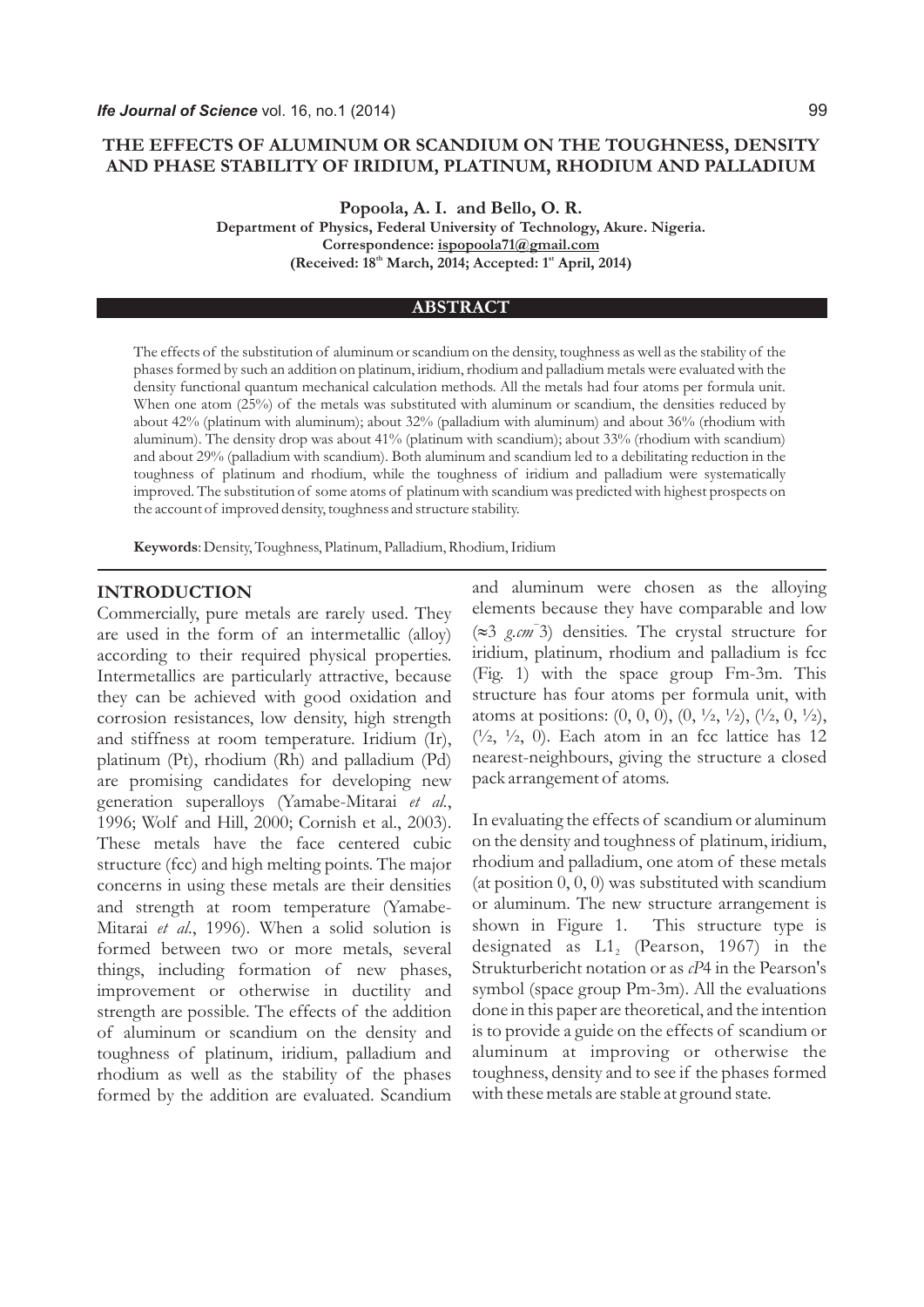100 **Popoola and Bello:** The Effects of Aluminum or Scandium on the Toughness, Density and Phase Stability



**Figure 1:** Crystal Structure for Pure Iridium, Platinum, Rhodium and Palladium (left). Crystal Structure in which one Atom of Iridium, Platinum, Rhodium and Palladium have been replaced with either Aluminum or Scandium (right). This latter structure type is designated as  $L_1$  in the Strukturbericht notation or as *cP*4 in the Pearson's symbol (space group Pm-3m).

#### **CALCULATION METHODS**

All the three elastic constants  $(c_{11}, c_{12}, c_{44})$  needed to describe a cubic structure was evaluated using the VASP computer code (Kresse and Furthmüller, 1996). VASP is a package for performing quantum mechanical calculations on molecules and solids. It uses the variation method (Hafner, 2008) to solve the Kohn-Sham equation for each unit cell. All approximations to the Kohn-Sham equation, was obtained, using the generalized gradient approximation (GGA) (Perdew *et al.,*1996). Integration over the Brillouin zone was performed on an 8×8×8 grid according to the Monkhorst-Pack (Monkhorst and Pack, 1976) scheme. Forces on the atoms were allowed to relax to less than  $0.001 \text{eV}/\text{Å}$  during geometrical optimizations. From the elastic constants, the bulk modulus (B) and the shear modulus (G) were evaluated. The relationship between the bulk modulus, shear modulus and the elastic constants are defined in Equations  $1 - 6$ .

$$
B_V = \frac{c_{11} + 2c_{12}}{3} \tag{1}
$$

$$
G_V = \frac{c_{11} - c_{12} - 3c_{44}}{5} \tag{2}
$$

$$
B_R = \frac{c_{11} + 2c_{12}}{3} \tag{3}
$$

$$
G_R = \frac{5(c_{11} - c_{12})c_{44}}{[4c_{44} + 3(c_{11} - c_{12})]} \quad (4)
$$

where  $B_V$  and  $G_V$  are the bulk and shear moduli as defined according to the Voigt approximations (Voigt, 1928) and  $B_R$  and  $G_R$  are the bulk and shear moduli according to the Reuss approximations (Reuss, 1929). The results were obtained according to Equations 5 and 6, because these averages have been found to give a better estimation of elastic properties (Hill, 1952):

$$
B = \frac{1}{2} (B_V + B_R)
$$
(5)  

$$
G = \frac{1}{2} (G_V + G_R)
$$
(6)

The density ( $\rho^{cal}$ , in g.cm<sup>3</sup>) was calculated using Equation 7.

$$
\rho^{cal} = \frac{M_W \times Z}{Cell\ Vol. \times 0.60225} \ \ (\text{7})
$$

where  $Z =$  number of atoms per formula unit,  $M_W$  = molecular weight of the elements, Cell Vol  $=$  cell volume in  $\mathring{A}^3$ .

The microscopic electronic structure is used to evaluate many physical properties of an intermetallic compound. When an alloy is formed, electron redistribution does take place, and this leads to many different structures and phases. The density of states (DoS) plots is a valuable tool for evaluating the phase stability of a structure. The DoS describes the number of states per interval of energy available to be occupied by electrons. For a free electron gas, the DoS can be defined as: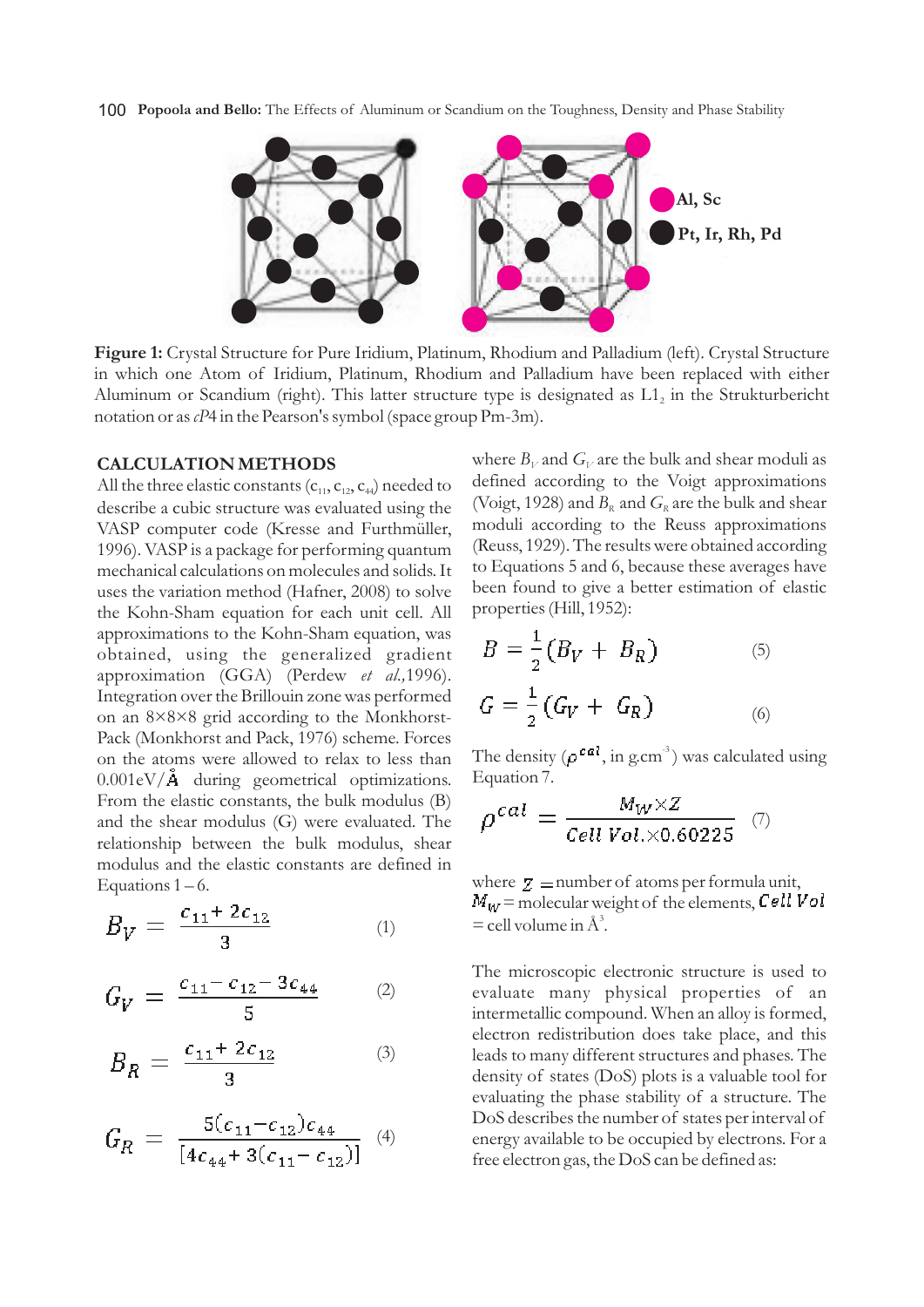$$
N(E) = \frac{1}{2\pi^2} \left(\frac{2m}{\hbar^2}\right)^{\frac{3}{2}} E^{\frac{1}{2}} \quad (8)
$$

Where m is the atomic mass,  $\hbar$  is the Planck's constant and  $E$  is the energy of the system.

# **RESULTS AND DISCUSSION**

### **Density**

The calculated results alongside experimental values are given in Table 1. For platinum, iridium, rhodium and palladium, the proximity between the calculated results and experimental data showed that the calculated results are reliable enough to make predictions. When one atom (25%) of platinum, iridium, rhodium and palladium was substituted with aluminum or scandium, the calculated density results  $(\rho^{\omega})$  showed a decrease in the density by about 43% (iridium with aluminum); about 42% (platinum with aluminum); about 32% (palladium with aluminum); about 36% (rhodium with aluminum). The density of iridium dropped *-* 3 *-* 3 from 22 *g.cm* to 12.79 *g.cm* (about 42% drop in density) when one atom of iridium was substituted with scandium. The density drop was about 41% (platinum with scandium); about 33% (rhodium with scandium) and about 29% (palladium with scandium).

**Table 1:** The Calculated Elastic Constants (c<sub>11, C<sub>12,</sub> c<sub>44</sub>), Bulk Modulus (B), Shear Modulus (G), B/G</sub> *Ratio, Poisson's Ratio (v) and Density (* $\rho^{ad}$ *) for Platinum, Iridium, Rhodium and Palladium as well as their* alloy with Aluminum and Scandium. Experimental data are in square brackets and are from **(**Simmons and Wang, 1971; Eric *et al.*, 1992).

| Mater.             | $c_{II}$ (GPa) | $c_{12}$ (GPa) | $c_{44}$ (GPa) | B(GPa)  | G(GPa)  | B/G  | $\mathcal{V}$ | $\rho^{\overline{cal}}$<br>$(g.cm^{-3})$ |
|--------------------|----------------|----------------|----------------|---------|---------|------|---------------|------------------------------------------|
| Pt                 | 306            | 231            | 76             | 256     | 65      | 3.95 | 0.38          | 21                                       |
|                    | $[347]$        | $[251]$        | [76]           | $[278]$ | [61]    |      | [0.38]        | $[21]$                                   |
| Ir                 | 570            | 251            | 237            | 357     | 226     | 1.58 | 0.24          | 22                                       |
|                    | $[590]$        | $[249]$        | $[262]$        | $[355]$ | $[210]$ |      | [0.26]        | $[22]$                                   |
| Pd                 | 202            | 159            | 73             | 174     | 52      | 3.35 | 0.37          | 11                                       |
|                    | $[227]$        | $[176]$        | $[72]$         | [180]   | $[44]$  |      | [0.39]        | $[12]$                                   |
| Rh                 | 408            | 192            | 174            | 264     | 161     | 1.63 | 0.25          | 12                                       |
|                    | [413]          | [194]          | $[184]$        | $[270]$ | $[150]$ |      | [0.26]        | $[12]$                                   |
| Ir <sub>3</sub> Al | 389            | 239            | 164            | 289     | 136     | 2.34 | 0.30          | 12.63                                    |
| Pt <sub>3</sub> Al | 327            | 179            | 115            | 228     | 108     | 2.12 | 0.30          | 12.24                                    |
| Pd <sub>3</sub> Al | 171            | 125            | 87             | 140     | 60      | 2.33 | 0.31          | 7.43                                     |
| Rh <sub>3</sub> Al | 271            | 196            | 128            | 220     | 91      | 2.42 | 0.32          | 7.64                                     |
| Ir <sub>3</sub> Sc | 358            | 198            | 164            | 358     | 198     | 1.81 | 0.27          | 12.79                                    |
| Pt <sub>3</sub> Sc | 292            | 162            | 115            | 292     | 162     | 1.99 | 0.29          | 12.36                                    |
| $Pd_3Sc$           | 201            | 124            | 89             | 201     | 124     | 2.19 | 0.30          | 7.78                                     |
| Rh <sub>3</sub> Sc | 258            | 159            | 119            | 258     | 159     | 2.01 | 0.29          | 8.06                                     |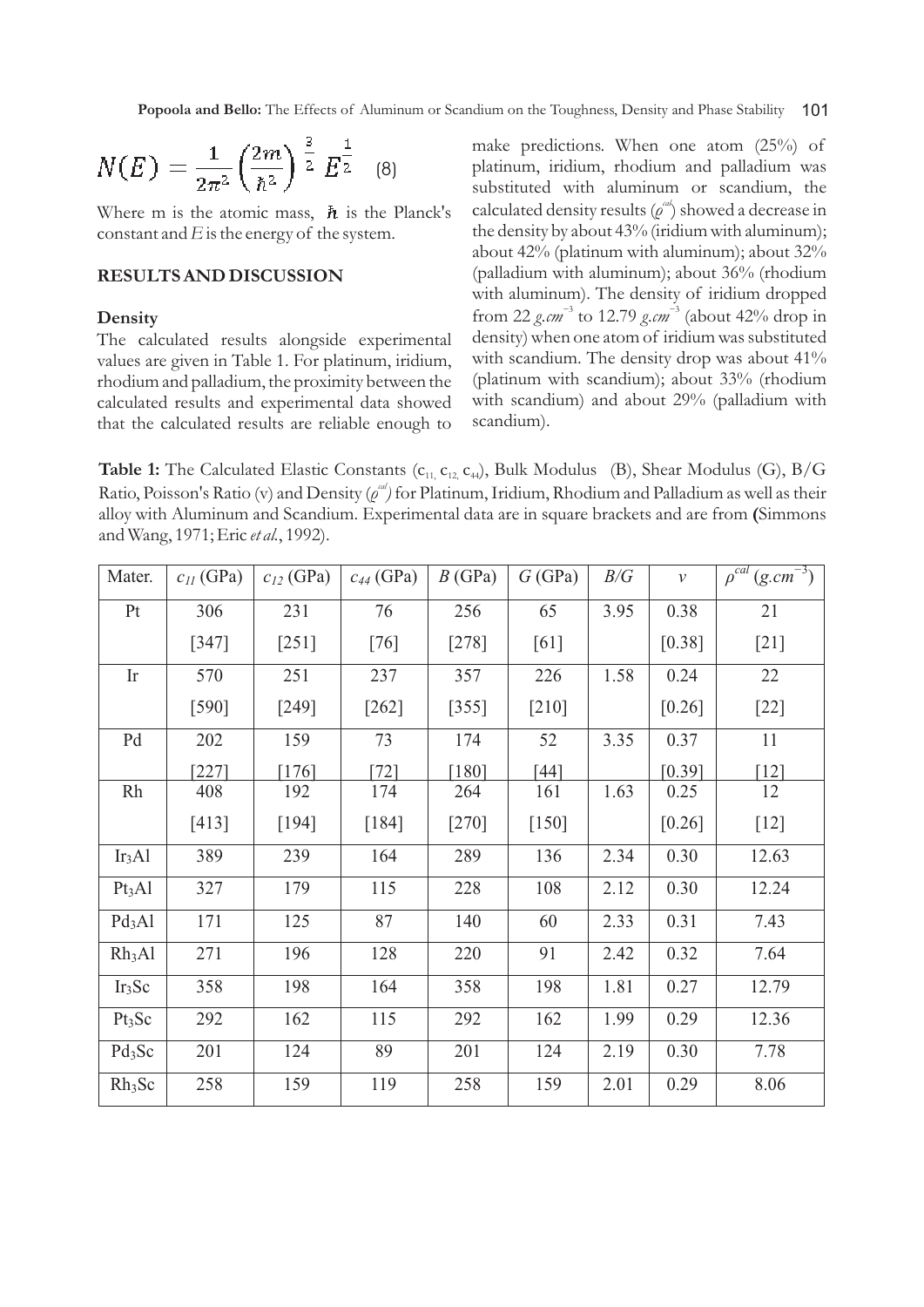## **Toughness**

The toughness (ductility) of a material correlates with the Poisson's ratio. The higher the Poisson's ratio of crystalline or amorphous metals at low temperatures, the better the ductility (Pugh, 1954; Lewandowski *et al.,* 2005). Brittle materials would have Poisson's ratio that is less than 1/3, while ductile materials would have higher values (Frantsevich *et al*., 1982). Another empirical relation linking materials ductility with its elastic moduli showed that a high bulk (*B*) to shear (*G*) modulus (*B/G*) ratio would signify ductility while a low value would signify brittle nature (Pugh, 1954). The value separating ductile and brittle materials is around 1.75. If  $B/G > 1.75$ , the material would behave in a ductile manner, otherwise the material would behave in a brittle manner (Pugh, 1954). The trends given by both the Poisson's and B/G ratios are similar and are shown in Figure 2. Out of the pure metals, platinum is predicted with the highest toughness, followed by palladium, rhodium and with iridium having the least toughness. The toughness of platinum and palladium are predicted to reduce with addition of aluminum and scandium, while the toughness of iridium and rhodium are predicted to be systematically improved with addition of aluminum and scandium.



**Figure 2:** Comparison of B/G and the Poisson's Ratios between Platinum, Iridium, Rhodium and Palladium as well as their alloy with Aluminum or Scandium in the L1, Structure. The Poisson's Ratio are Magnified by a Factor of 10

## **Phase Stability**

The DoS plot for all the  $L_1$  structures formed between platinum, iridium, palladium, rhodium with aluminum are shown in Figure 3 while those with scandium are shown in Figure 4. At zero temperature, the  $L_1$ , phase is not feasible in Pt<sub>3</sub>Al, Ir<sub>3</sub>Al, Pd<sub>3</sub>Al and Rh<sub>3</sub>Al.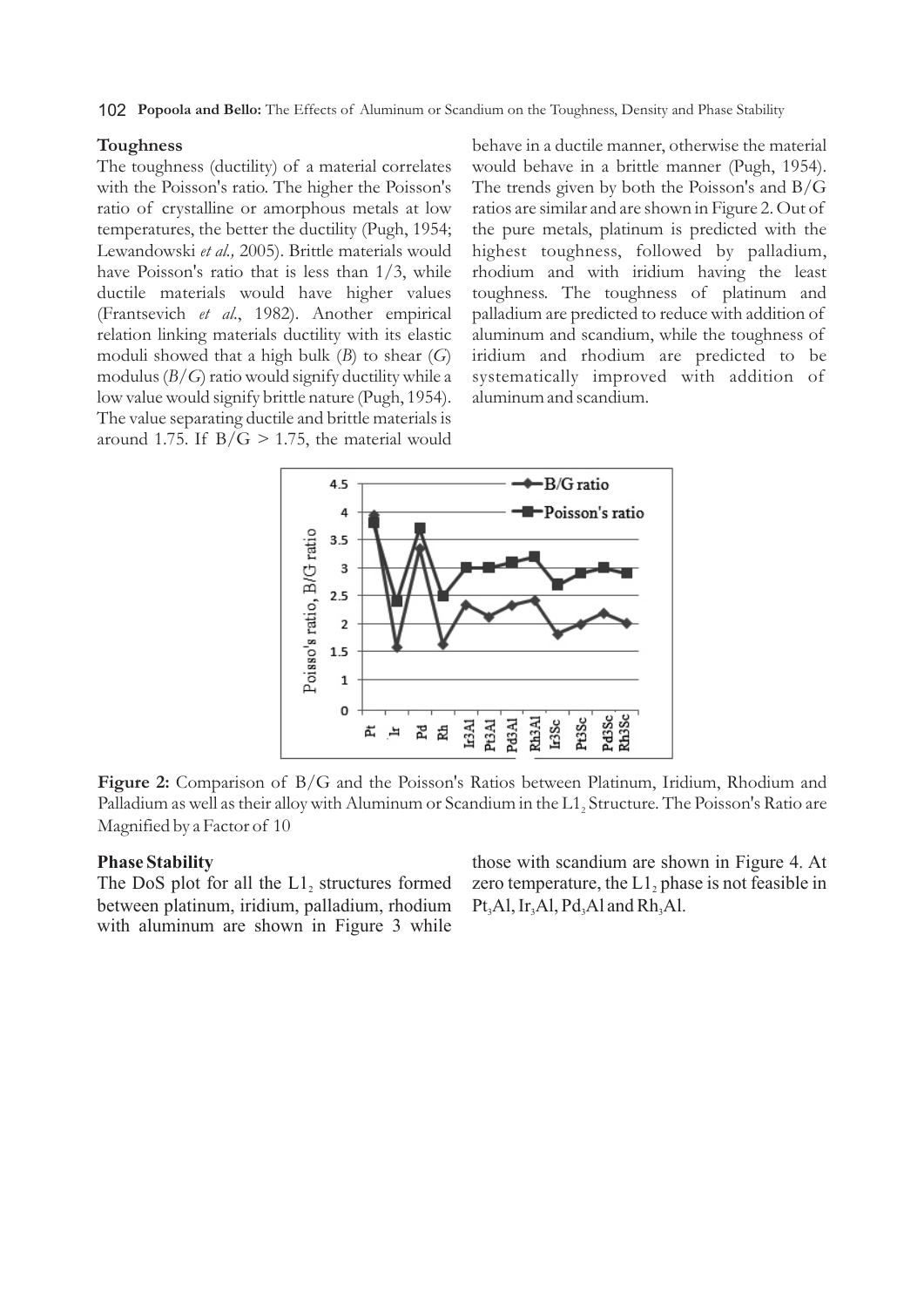

Figure 3: The Total Electronic Density of States for Phases of Iridium with Aluminum (Ir, Al), Platinum with Aluminum (Pt<sub>3</sub>Al), Rhodium with Aluminum (Rh<sub>3</sub>Al) and Palladium with Aluminum (Pd<sub>3</sub>Al). Energies Relative to Fermi Level are Indicated by the Dotted Vertical Lines.

The Fermi level,  $E_F$ , on the DoS plot for these compounds were on the anti-bonding (high energy) side (Fig. 3). Therefore, replacing one atom (25%) out of the four atoms per formula unit of platinum, iridium, rhodium or palladium with aluminum is predicted to result into the formation of not a  $L1_2$  but a metastable structure. According to the DOS plots (see Fig. 4), the addition of scandium into platinum in the stoichiometry  $Pt<sub>3</sub>Sc$ is predicted to give a stable  $L1_2$  phase at zero temperature. The Fermi level for this compound was exactly at the pseudogap. The  $E_F$  was on the non-bonding (low energy) part of the DoS spectrum for  $Ir_3Sc$ ,  $Pd_3Sc$  and  $Rh_3Sc$ .

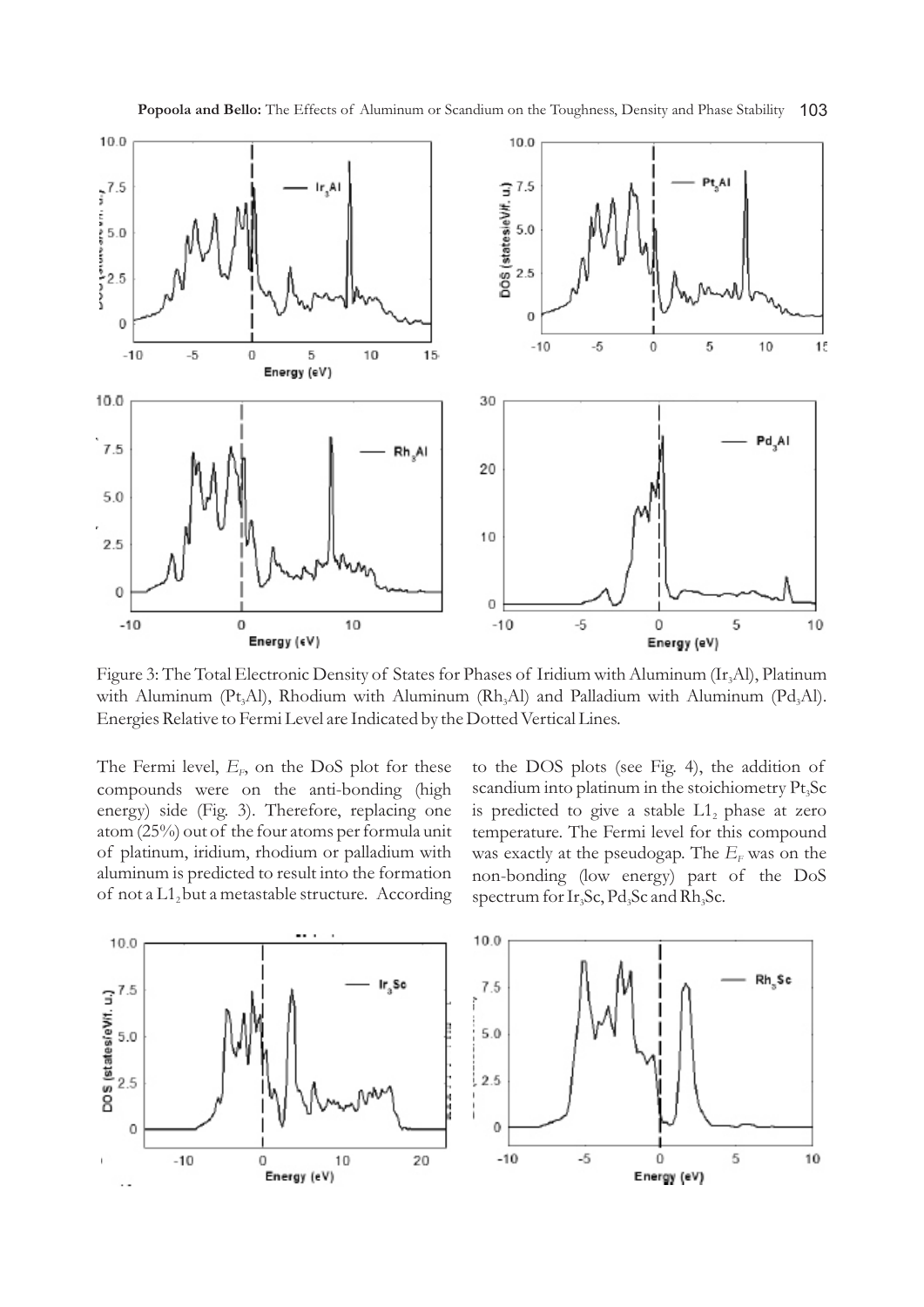



Figure 4: The Total Electronic Density of States for Phases of Iridium with Scandium (Ir, Sc), Rhodium with Scandium (Rh<sub>3</sub>Sc), Platinum with Scandium (Pt<sub>3</sub>Sc) and Palladium with Scandium (Pd<sub>3</sub>Sc). Energies Relative to Fermi Level are Indicated by the Dotted Vertical Lines.

The tendency for the formation of the  $L1$ , phase is highly predicted only with additional elements. To attain a more stable structure, the  $E_F$  needs to move further into the pseudogap*.* Elements such as cobalt and chromium that have high electrons could play a crucial role in this regard.

# **CONCLUSIONS**

The toughness, density as well as the stability of the structure formed when about 25% of platinum, iridium, rhodium and palladium are substituted with aluminum or scandium was evaluated. The reduction in the density when one atom of platinum or iridium was substituted with one atom of aluminum was comparable with the density obtained when one atom of iridium or platinum was replaced with scandium. Density differential of about 3% was however observed when one atom of rhodium or palladium was substituted with scandium as against rhodium/palladium with aluminum. Despite lower density in favor of the intermetallics when

compared with the pure metals, toughness are predicted to be badly affected in platinum plus aluminum, platinum plus scandium, palladium plus aluminum and palladium plus scandium. Toughness is predicted to improve in iridium when alloyed with aluminum/scandium and in rhodium plus aluminum or scandium.

The phase stability studies showed that replacing 25% of platinum, rhodium, palladium and iridium with aluminum would not produce the  $L1$ , structure. Rather, the structures are predicted to be

metastable at the ground state. Without any additional element, replacing 25% of platinum with scandium is predicted to produce the  $L1_2$ structure at ground state. Additionally,  $L1$ <sub>2</sub>-Ir<sub>3</sub>Sc,  $L1_{2}$ -Pd<sub>3</sub>Sc and L1<sub>2</sub>-Rh<sub>3</sub>Sc can be achieved but with some additional elements. The  $L1_2$  structure has closed packed planes and many directions for slip. For cold temperature workability, any material with the  $L1<sub>2</sub>$  structure is expected to show good properties, including strength. From the foregoing, the prospect of the addition of aluminum or scandium to platinum, iridium, rhodium and palladium in terms of reduction in density, toughness improvements and phase stability without any additional elements is predicted highest between platinum with scandium, followed by palladium with scandium, rhodium with scandium and finally iridium with scandium.

#### **ACKNOWLEDGEMENT**

The authors wish to thank Prof. J.E. Lowther and Prof. I.A. Fuwape for useful discussion

### **REFERENCES**

- Cornish, L.A., Fischer, B. and Völkl, R. 2003. Development of Platinum-Group-Metal Based Superalloys for High-Temperature Use. *MRS Bulletin.* 28, 632 – 638.
- Eric A. Brandes, and Brook, G.B. (Editors). 1992. *Smithells Metals Reference Book.* Butterworth-Heinemann Ltd., UK.
- Frantsevich, I.N. Voronov, F.F. & Bokuta, S.A. 1982. *Handbook of Elastic Constants and*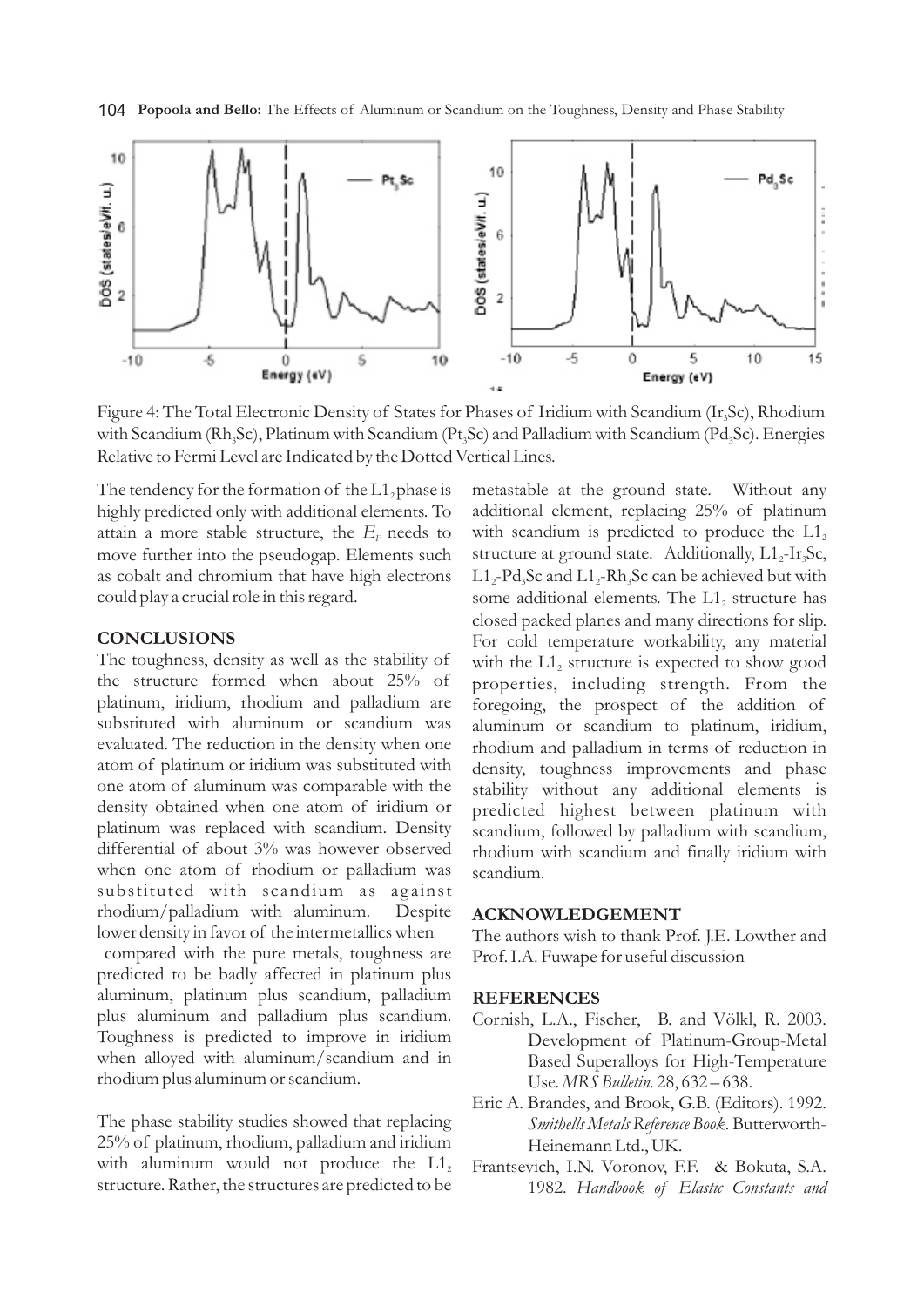*Moduli of Metals and Insulators.* Kievl, Naukova Dumka.

- Hafner, *J. 2008. Ab-initio* simulations of materials using VASP: Density-functional theory and beyond. *J. of Comput. Chem.* 29, 2044–2078.
- Hill, R. 1952. The Elastic Behaviour of a Crystalline Aggregate. *Proc. Phys. Soc.* 65, 349 -354.
- Kresse, G. and Furthmüller J. 1996. Efficiency of ab-initio total energy calculations for metals and semiconductors using a planewave basis set. *Computational Materials Science* **6,** 15-50.
- Lewandowski, J.J. Wang, W.H. and Greer, A.L. 2005. Intrinsic plasticity or brittleness of metallic glasses. *Phil. Mag. Lett.* 85, 77 - 87.
- Monkhorst, H.J. and Pack, J.D. 1976. Special points for Brillouin-zone integrations. *Physical Review B. 1***3,** 5188 – 5192.
- Pearson, W.B. 1967. *A Handbook of Lattice Spacings and Structures of Metals and Alloys.* Pergamon, Oxford.
- Perdew, J.P. Burke, K. and Ernzerhof, M. 1996. Generalized gradient approximation made simple. *Physical Review Letters* 77, 3865 – 3868.
- Pugh, S.F. 1954. Relations between elastic moduli and plastic properties of polycrystalline pure metals. *Philosophical Magazine* 45, 823 – 843.
- Reuss, A. 1929. Berechnung der Fliessgrenze von Mischkristallen auf Grund der Plastizitätsbedingung für Einkristalle. *Z. Angew. Math. Mech.* 9, 49 - 58**.**
- Simmons, G.and Wang, H. 1971. *A Handbook of Single Crystal Elastic Constants and Calculated Aggregate Properties.* MIT Press, Cambridge.
- Voigt, W. 1928. *Lehrbuch der Kristallphysik. Teuibner, Leipzig.* 830 - 831.
- Wolf, I.M. and Hill, P.J. 2000. Platinum Metals-Based Intermetallics for High-Temperature Service. *Plat. Met. Rev.* 44, 158  $-165.$
- Yamabe-Mitarai, Y., Ro, Y., Maruko, T. and Harada, H. 1996. Ir-Base Refractory Superalloys for Ultra-High Temperatures. *Scripta Materiala.* 35, 211 – 215.